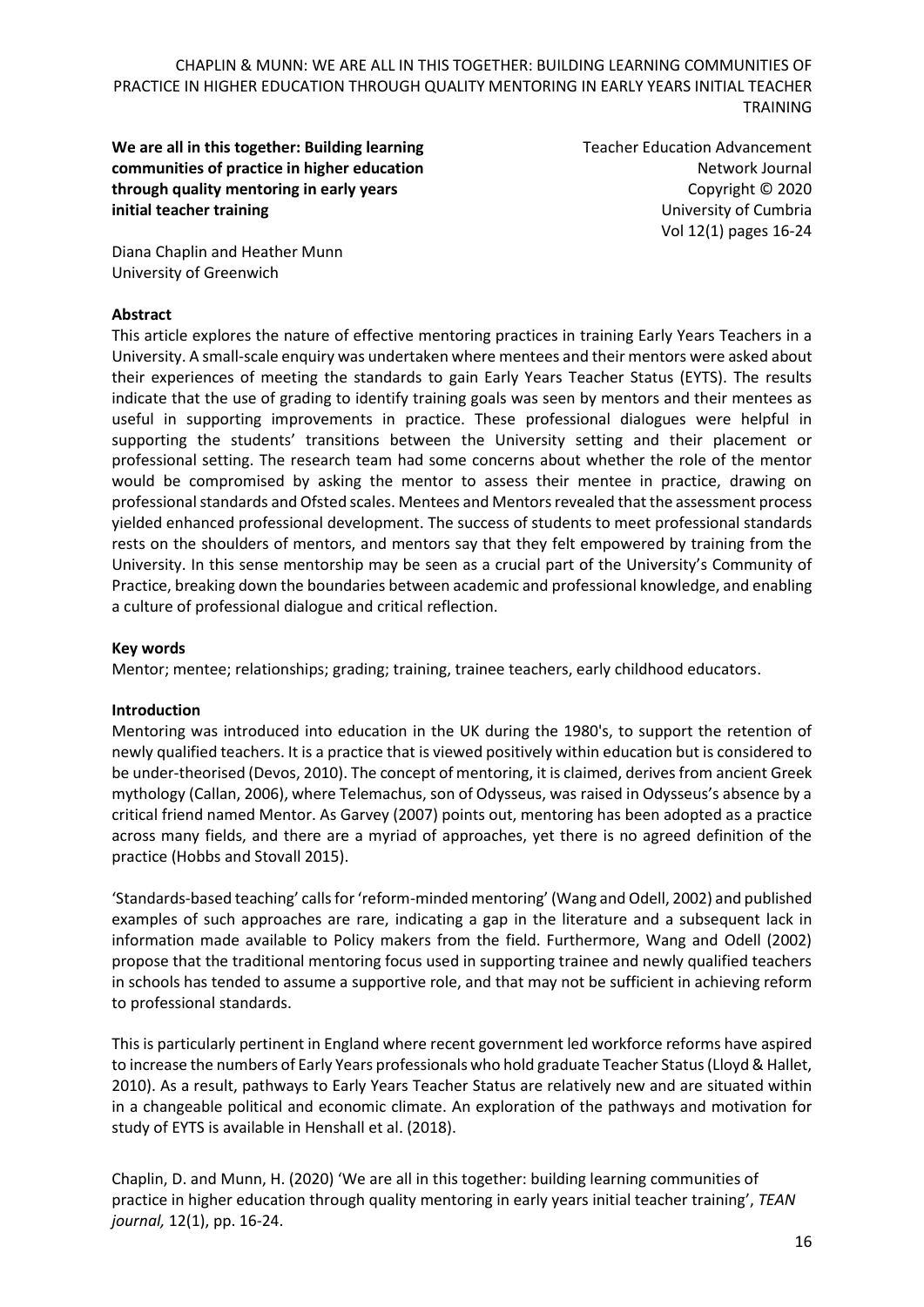To further a better understanding of the key elements of effective practice for Early Years contexts, this article reports on exploratory interviews held with mentor and mentee pairs on an Early Years Teacher training programme. The wider remit of this research was to generate best practice guidance for providers of Initial Teacher Education for Early Years Teachers, as part of a national policy drive towards a graduate led professionalization of the Early Years workforce. This is one of the few studies that looks at both the experience of the mentee and mentor, acknowledging that this is a two-way relationship that can benefit both parties. The insight made available when researching the menteementor relationship, has implication for training providers, when considering the professional development required of both parties where visionary quality standards are strived for.

Possibilities for developing strong support systems for trainee teachers are extended through such enquiry, with the dual aims of raising outcomes for children, whilst driving up quality in Early Childhood Education and Care (ECEC) settings and encouraging trainees to be brave and challenge the status quo, so that young children can thrive. It is equally important that where systems for mentorship are deemed to be successful by both mentee and mentor, that features of this kind of effective leadership are shared with the field. This is particularly useful information within an Early Years context because the challenges faced by those teaching children, aged from birth to five years, are distinctively different to those faced by newly qualified teachers working with older children in compulsory education. The urgency for these insights is particularly pressing due to the absence of existing government guidance relating to this age group. In meeting the professional standards ascribed to Early Years Teacher Status, Early Years Teachers demonstrate commitment and effective practice in raising outcomes for children and their families. Understanding the essential role of mentorship in this transition to becoming an Early Years Teacher may provide insight to Policy Makers and those involved in Quality Inspection procedures.

### **Literature Review**

There is currently little official guidance and empirical research on mentoring in the early years sector (Children's Workforce Development Council. 2008, Rodd, 2013, Hammond, Powell and Smith 2015, Department for Education 2017), and the field lacks a shared professional understanding of the roles of mentor/mentee. (Brockbank and McGill, 2006, Solansky 2010).

For trainee teachers, mentoring enables them to move from being educated themselves, into practice as professionals (Nolan and Molla, 2017). This is an important transition and must necessitate the move through the apprentice liminal state (Meyer and Land 2005) of, not knowing, before becoming integrated into a community of practice.

Callan (2006) points out, mentoring practice does not emerge from a vacuum, it is situated in a social and political context and mentors need to be aware of the contexts within which they are operating. In relation to mentors working with Early Years Teacher Status (EYTS) trainees, they would need, for example, to not only be thoroughly familiar with the Early Years Foundation Stage (EYFS), Department for Education (DfE, 2017b) but also the Teachers' Standards (Early Years), against which trainees are assessed. In addition, mentors need to understand the relevance of these standards, in relation to quality inspection and also in terms of raising outcomes for children in demonstrable ways.( Aubrey, Godfrey, and Harris 2013).This necessitates that beyond providing mentorship ,mentors may be involved in the assessment and grading of the trainee, as happens now on the EYTS programme. This could present difficulties in the relationship, not least for the mentor who may experience added pressure. (Day, 2000, Blackman 2010, Cherrington and Thornton 2013). However, if the mentoring relationship is sufficiently strong, it will enable both mentor and mentee to deal with the pressure of professional challenges (Callan and Copp 2006, Fletcher 2012, Lloyd, and Hallet 2010, Rhodes and Fletcher 2013).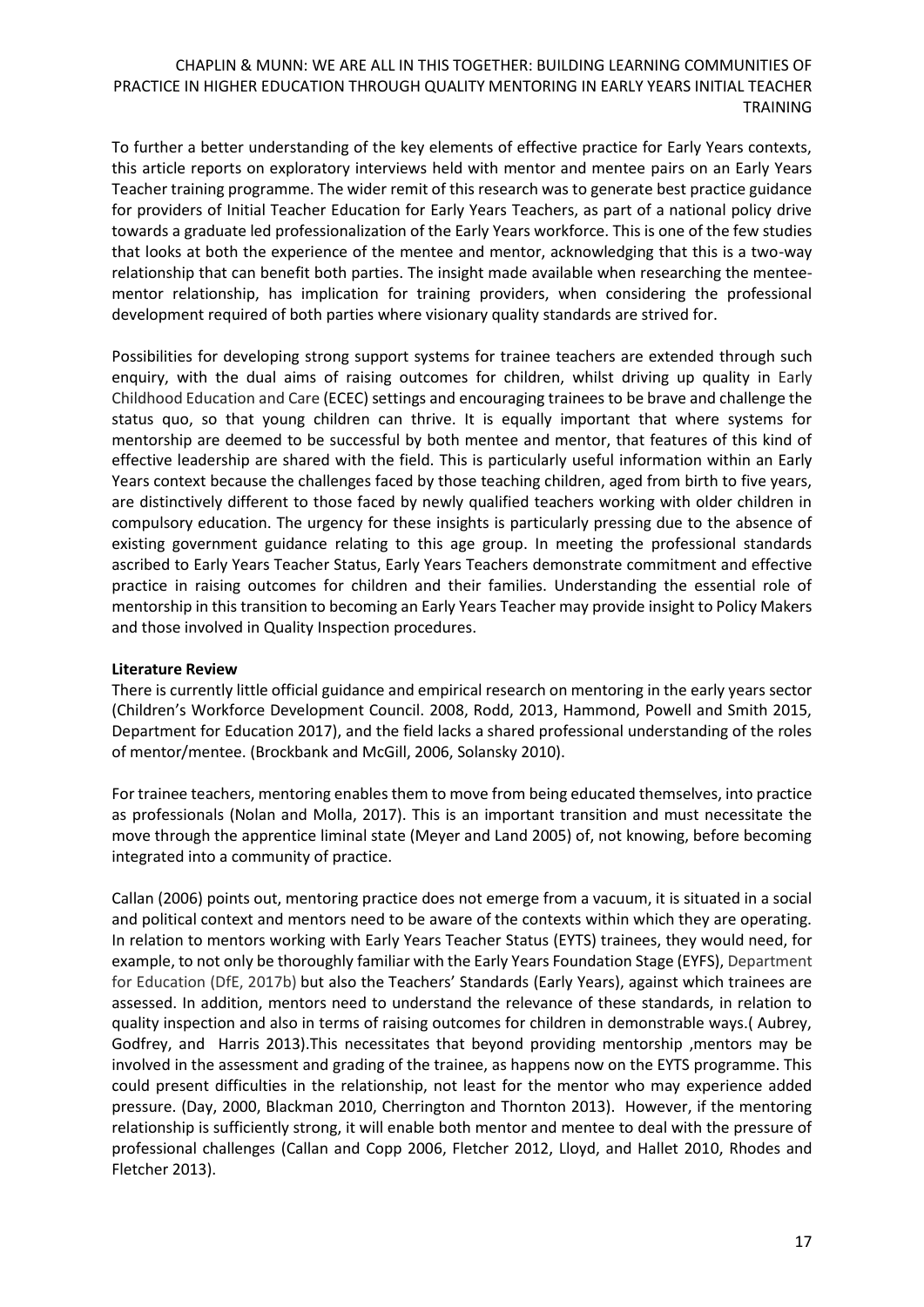How mentors are reflecting standards and show knowledge of quality issues, seems particularly relevant in the current context, where mentors need to be able to model the Teacher Standards (Early Years) for the mentee. The mentor does not just have a responsibility to develop the individual mentee, but also to organisations, for example the ECEC settings where the mentee is working. As part of this, the mentor needs to be aware that the trainee will be working as part of a team, within the setting, and that there will be interpersonal dynamics within that team that must be taken into account, and treated with respect (Callan and Copp, 2006, Hipp and Huffman 2010).

The emphasis here is on the mentor offering guidance and support, to develop the professionalism of the trainee, although it is worth noting, that what it means to be a professional is itself is highly contested (Evans, 2010, Moss 2017). In their exanimation of mentor practices for early years teachers across 7 European nations Hammond, Powell and Smith (2015) consider how to enable an 'engaged pedagogy' using a feminist praxis that encourages mentors and mentees to, co-construct knowledge, contest taken-for granted aspects of policy and practice, and even, subvert hierarchies.

Hook cited in Hammond, Powell, and Smith (2015) further proposes the liberating potential of feminist principles. This may be achieved by considering how to unite public and private experiences so that a holistic approach may be applied to all people. By refusing to accept the mind/body split in learners' experiences, learners may be encouraged to be brave and to challenge the values of how things stand when fossilised in practise. This seems particularly salient in the field of Early Childhood Education and Care where a predominantly female work force, is subject to the imposition of an idea of professionalization, that is incompletely articulated and not honoured in terms and conditions and status (Osgood, 2006, Moss 2017).

As in initial teacher education for other phases, Early Years Teachers need the ability to reflect on their practice. Fowler and Robins (2006) argue that before mentors can support mentees in becoming reflective practitioners, the mentors themselves have to think deeply about their own ability to be reflective; how and when they reflect on their practice and what supports this. Mentors need to develop strategies to promote reflection in trainees, which will not undermine the trainees' confidence in their developing practice (Fowler and Robins 2006, Andrews 2010, Varney 2012, Patterson and Thornton 2014, , Murphy and Butcher, 2015). propose that becoming an effective mentor requires specialist preparation and support.

In a study of a voluntary mentoring scheme for new and geographically isolated early years teachers in Australia, Nolan and Molla (2017) refer to two necessary elements for critical reflection, comfort, and dilemma. They argue that a supportive and respectful mentoring relationship, where confidentiality is ensured, creates comfort, the sense of a safe space in which a mentee can not only discuss their practice but also question and ask for clarification. In terms of dilemma, this is when practitioners encounter practice contexts that do not chime with their expectations.( Chandler et al 2011) The mentoring relationship can offer a space to explore those underlying assumptions that contribute to this state of dilemma, leading to opportunities for changing practice (Bloom et al., 2009; Nolan and Molla, 2017). Critical reflection is essential to the ability to act as agents for change (Bollinger 2009; Patterson, and Thornton, 2014; Nolan and Molla, 2017), a responsibility which is laid on the shoulders of Early Years Teachers.

### **Methodology**

The primary method of data collection was individual face to face interviews. These were semistructured in nature, giving the possibility to further follow up on participant responses. All interviews, with the consent of participants were voice recorded, so they could be transcribed. A pilot interview was conducted as part of a training session, with a current mentor and university tutor. Interviews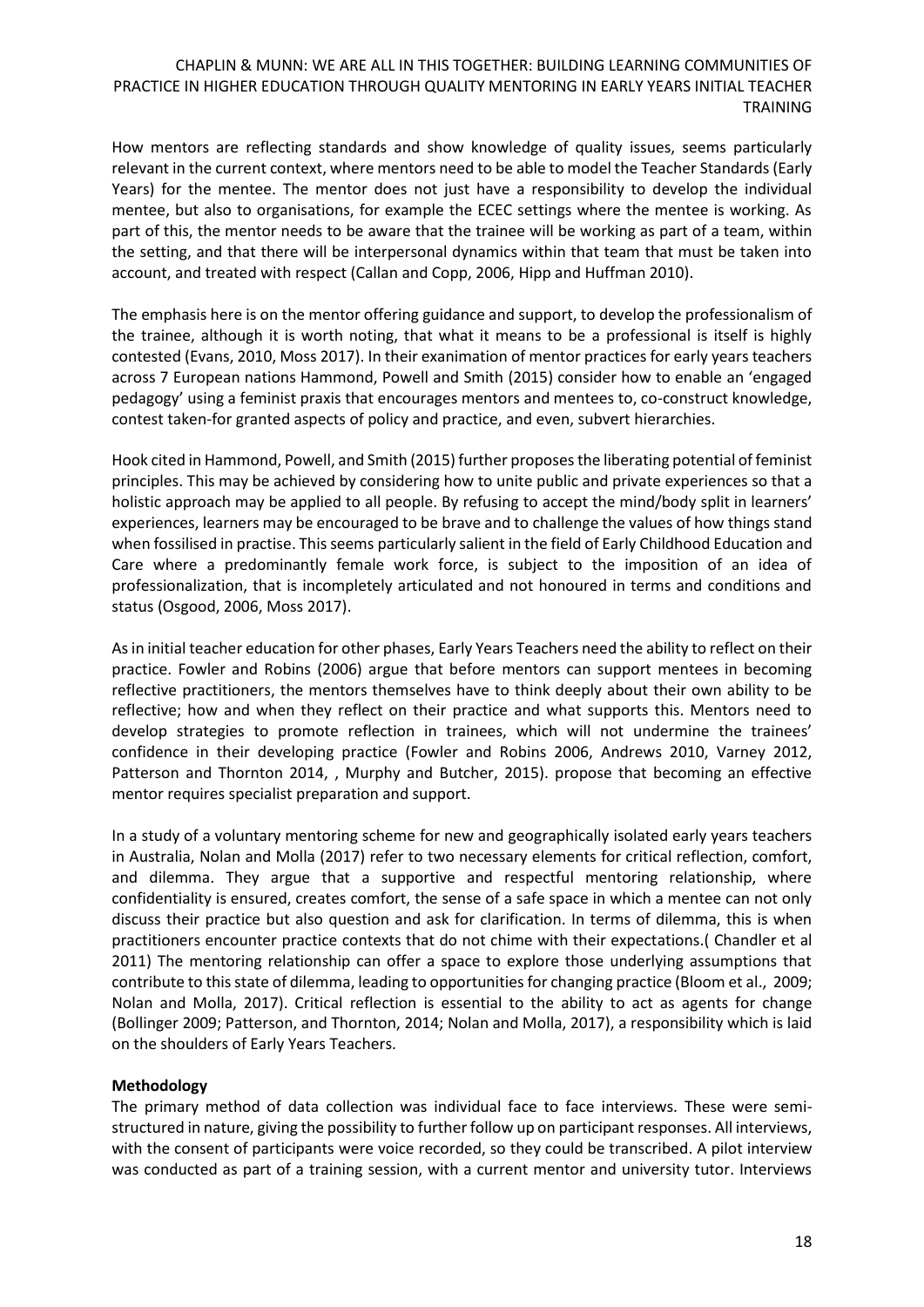were conducted at the participant's choice of location (either their work setting or the University). Although there was no specified time scale for the interview, the average interview time was 40 minutes. Participants were chosen using purposive sampling, to capture examples from experienced mentors, who had both positive and negative mentoring experience to draw on. Data collection began in November 2016 and was complete by January 2017. All interviews were transcribed and then discourse analysis employed to identify thematic areas, that both mentors and mentees, referenced as central to their most successful experiences. Four emergent themes were established. These can be summarized as relationships, transitions, grading, and training.

The research team sought ethical clearance from the University's Ethics Committee and was given permission to undertake this small-scale enquiry. At all times, the team were guided by the principal of ethics of care (Noddings 2013), seeing participants as having active agency within the research who had a stake in the resulting findings.

### **Discussion of Findings**

The findings suggest that Mentors and Mentees jointly saw their work together as being about using professional standards, and quality measures, to demonstrate professionalism in their practice. The professional dialogue that took place within the mentoring relationship was valuable and secured strong professional connections. Mentees and mentors also referred to how a multitude of transitions were supported by this professional relationship. Goal-setting, has often been seen as a mechanistic approach to professional development, but this study concurs with Grant's (2012) assertion, that when applied to transitions, in trainees cognitive development and learning, goal setting can move practice beyond behavioural competencies, impacting on emotional experiences and attitudes and enhance the expansion of standards-based reform.

The focus around developing competences and skills in the mentee, positions the mentor as a figure of authority (Brookbank and McGill, 2006) but also charges the mentor with a significant responsibility, to be expert in the implementation of quality and assessment regimes. This presses home the importance of supporting mentors with appropriate training and backing by the university. On the surface it may appear that the dual roles of acting as assessor and 'supporter' may conflict with each other, but this was not perceived to be the case by the Mentees or Mentors.

I think assessing your mentee is incredibly important ...I'm that person who they can ask those silly questions to. I'm the person that if they've got a bad day they can come to and cry but ultimately as a mentor my job is to make sure that they are the best, they get the best outcome of the course they possibly can.

When considering the quality of assessment, the key points that were evident in interviews with both Mentors and Mentees, were around training from the university and its consistency, and the effectiveness of online systems and moderation in bringing people together as communities of practice. Ongoing training in mentoring and assessment offered by the university was emphasised by Mentors as being 'invaluable' with a Mentor reporting 'that there was not a part of the course that we didn't get training on' and that we were 'never left in any doubt, when I left the sessions, what I needed to do, and what the university expected'.

These joint training sessions at which all parties the Mentor, the Mentee and the University Tutors were present could perhaps be seen as the most tangible evidence of the desire to build a community of learners. Jameson (2008) considers the evolution of communities of practise(CoP) in post compulsory education, using the lens of the work of Lave and Wenger (1991), acknowledging that all learning is socially situated and occurs between groups of people, who have a shared passion for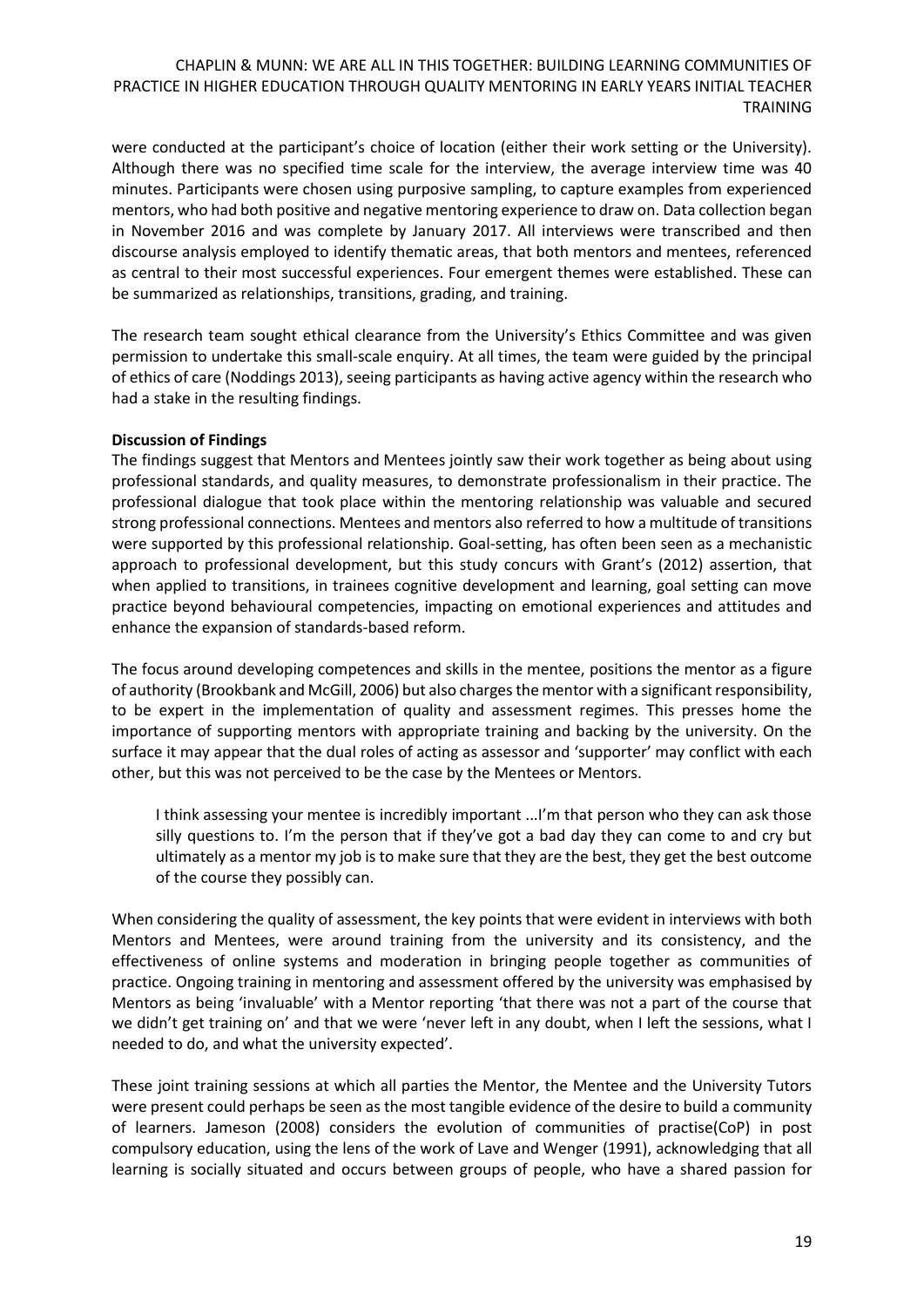developing practise "This 'practice' can be linked to a professional role, body of knowledge, topic of interest, issue, or a series of processes or problems" Jameson (2008:19).

Joint Training was also highlighted by Mentors as a tool for reflection on their own practice and skills, enabling them to enrich and fine tune capabilities. Mentors commented that they had thought they were doing well at particular skills, such as target setting, however training enabled them to hone these skills, making them 'more structured and focused and therefore more helpful to the students'. This can be related to Hobbs and Stovall (2015) who stress the importance of mentors positioning themselves as learners, taking the opportunity to see the potential for their own development, and reflecting deeply on their own skills and abilities.

Another significant feature regarding training and assessment that was cited by Mentors, was the support from the University through engaging mentors and mentees in the logistics of the assessment. Ensuring that assessment was meaningful and working effectively. Mentors also commented that 'the University listened to what we had to say, if we were struggling with something then we'd have some training, or an email related to it'. This affirms Hammond, Powell and Smith (2015) notion of reciprocal nature of knowledge production, within mentoring relationships, offering the opportunity for mentors, to update their practice with new ideas and gain additional insights. A number of Mentors spoke of their satisfaction in building the relationship with their trainees and also the impact on their own learning and continuing professional development 'It's very satisfying being on somebody's journey, it's fantastic watching someone (learn)'.

It is evident that discussion surrounding self-analysis and grading helped built a 'rapport' between Mentees and Mentors. Grading the EYT was described as a strength throughout the course by both Mentors and Mentees. When discussing its impact on the Mentee /Mentor relationship it was a tacit expectation of the course to be assessed, with one mentee commenting "There was always a professional relationship… I would expect them to assess me" ...

The use of midterm formative assessments as a tool to grade mentees progress, is recognised in the discourse and is linked to discussion as a strategy to motivate progression in Mentees. Target setting and assessing is seen as important by all Mentors "if you don't assess…you don't know how they are doing, and you can't set them targets…to help them move forward. 'A mentee comments, that it was useful to be graded as she wanted to achieve outstanding overall and her mentor would comment "this is good, show me outstanding" which led to suggestions on how to progress. The midterm assessment was an opportunity for trainees to see how far they had come and all that needed to be achieved before the end of the training period. The targets set at this point helped to galvanize both mentees and mentors into enhanced effort and actions.

A Mentor stressed the importance of 'giving feedback, setting targets and sometimes, where necessary … having a conversation that isn't always the most pleasant conversation but as a mentor I know that that is going to help my mentee develop or improve or reach their goal' the expectation of being assessed was highlighted at the very beginning of the relationships, with clear relationship boundaries set out by one mentor through discussion "I have high expectations, I expect you to aim for that 1 (the highest grade)…we'll set our goals, I'll be there for you, but you've got to give me the same amount of commitment'.

Mentees also believed these assessments reinforced the relationship "if anything it sort of strengthened it, because it showed her how she's helped me to progress onto what I am now". Two Mentees referred to future intentions to become a mentor after a period of adjustment to their new roles. The idea of mentoring appears to be implicit in their practice and with it there is an appreciation of the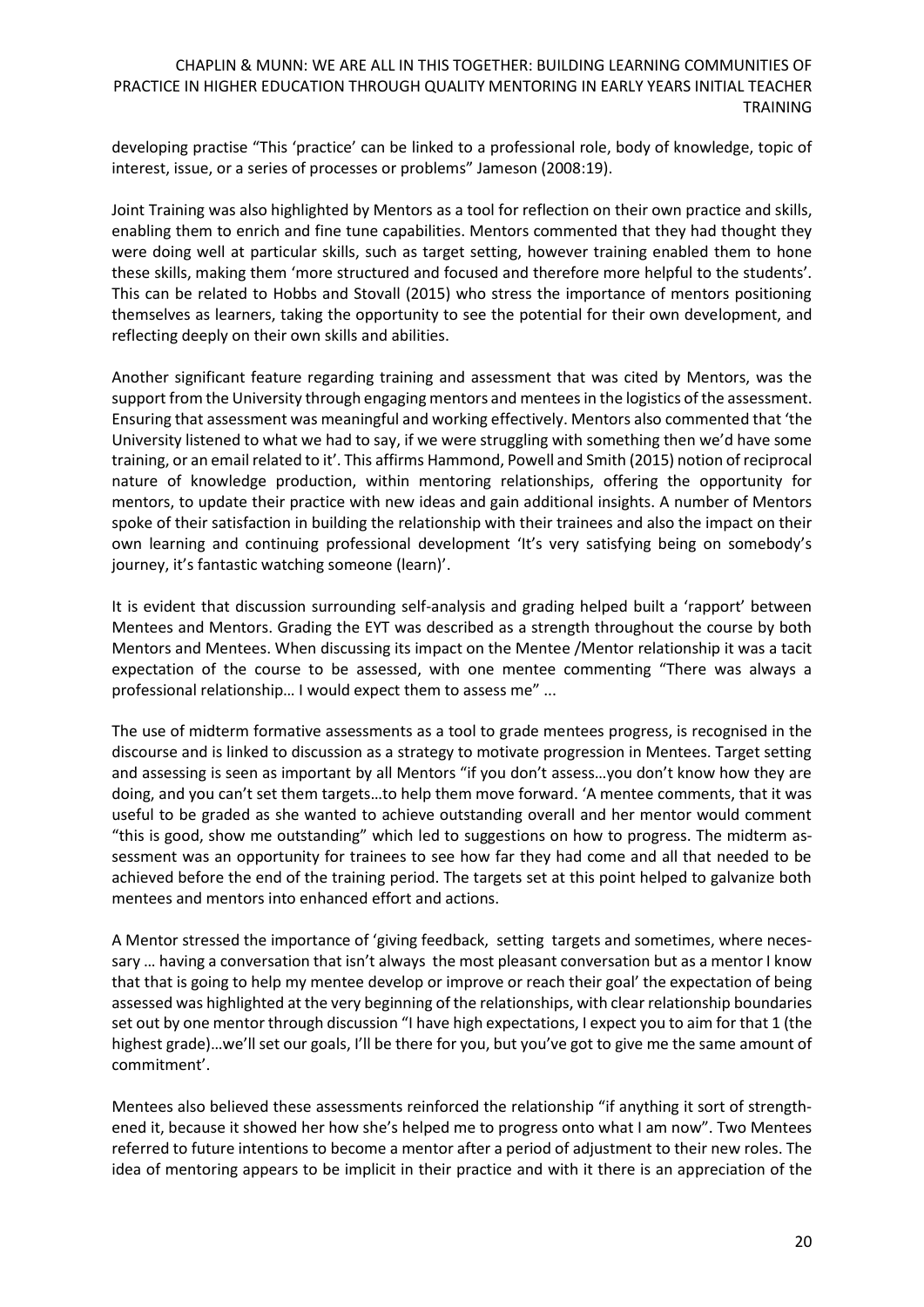value of mentoring, despite concerns around placing too much burden on newly qualified professionals.

Moderation was, seen as central to assessment and mentor development with Mentors highlighting, they were observed by members of the University Team while observing their trainees in the placement ECEC settings, so that there was consistency across the mentoring team. This was an opportunity for Mentors to get feedback on their own practise and to engage in a professional dialog about their practise and pedagogy.

### **Challenging issues**

The beginning of the Mentee /Mentor relationships were often problematic where Mentees were expected to initiate mentoring conversations. The Trainees in the study had insufficient experience and understanding of mentoring to do this. It was found that, at least at the start of the relationship, a more mentor-led, structured approach, enabled Mentors and Mentees to build connections with each other. This mentor-led approach gave way in time, as Mentees took more control, and a more dialogue based, reflective relationship developed.

It should also be noted that the timing and expectation of when contact was available was different between Mentees and mentors, with Mentees having expectations of being able to access support at weekends and evenings and the Mentor not always sharing this expectation. These expectations were often unspoken, but it was interesting to note when these tacit boundaries were crossed it led to turbulence in the relationship.

Supporting newly qualified Early Years Teachers as they transition into the workforce is also problematic. There is no reduced workload, as there is for newly qualified colleagues within primary education, and no compulsory continuing professional development afforded to Early Years teachers. Neither is there paid time to attend such training, and no compulsory non-contact time from face to face contact with children during the working day. The extended hours of work, with ECEC settings open from 8 am till 6 pm, or longer, all add to the challenge of supporting professional development.

Additionally, the major challenge remains as to how to recruit and retain sufficient experienced and qualified mentors, who have the skills to support and inspire trainees. Such mentors need also to welcome the opportunity to enter the learning space themselves. The funding of this work is also an issue, as currently universities are not funded for the cost of providing mentors to students.

# **Conclusion**

This study supports the notion that mentoring can bring benefits to both mentee and mentor and that the act of working and training together alongside a Higher educational establishment, encourages the foundation of a Community of Learning (Lave and Wenger,1991). The benefits of a one to one focused teaching and learning relationship are valued by trainees and these trainees often express the desire to become a mentor themselves; demonstrating the confidence to share their expertise, within just one year of qualifying. This is very different from the model within primary schools where Newly Qualified Teachers are seen as in need of support and have a low status within the organisation.

Interviews with mentors and mentees demonstrate that the mentoring role is a holistic one, that includes developmental support within the context of a professional relationship. Scaffolding professional and reflective dialogue around the Early Years Teacher Status assessment framework and the OFSTED Inspection framework, allowed mentees to have a clear focus around their learning goals. Callan (2006) highlighted mentoring in an ECEC setting does not take place in a vacuum. The political and social environment that surrounds early years settings, the diversity and complexity of provision,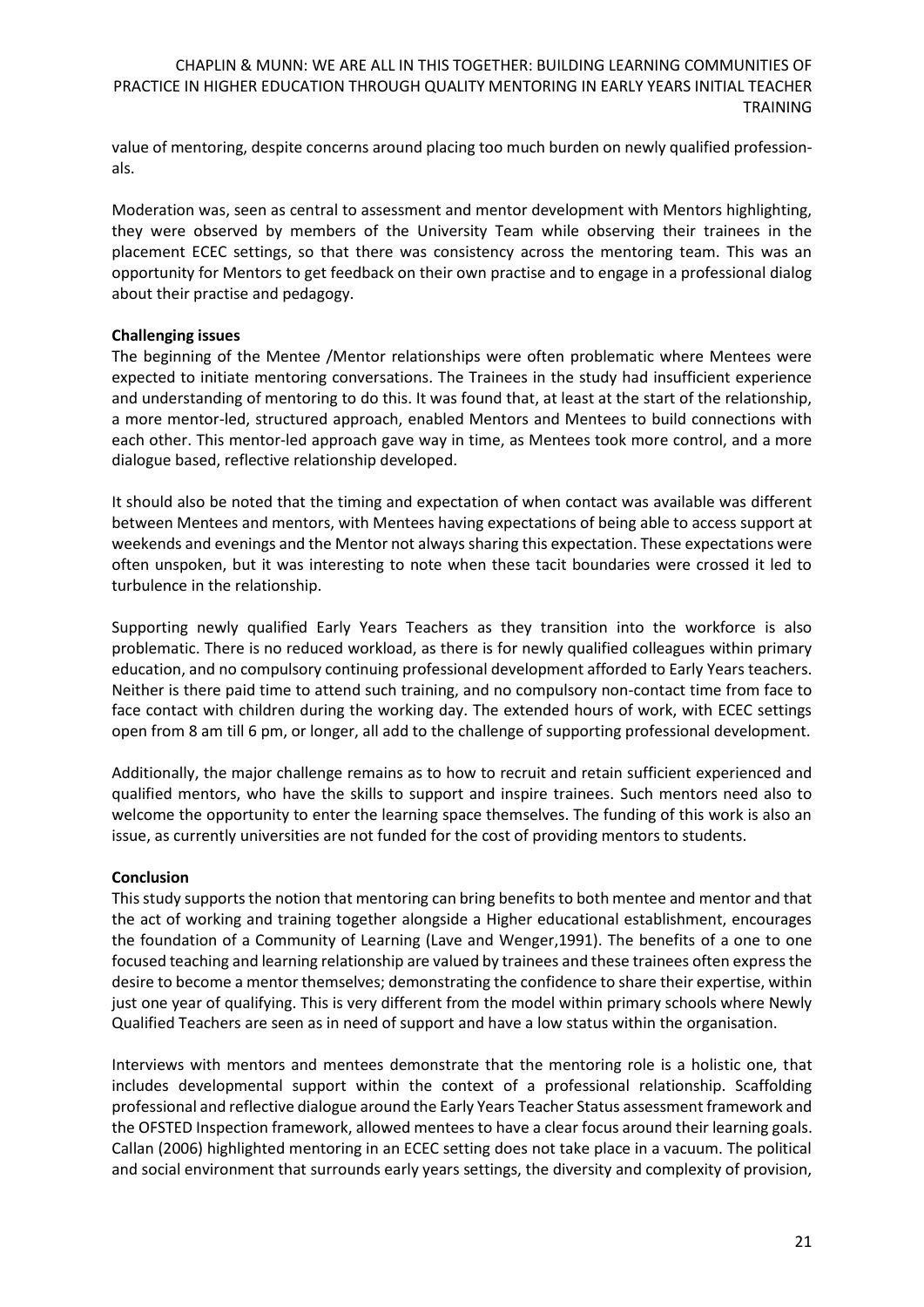and its complex funding, necessarily impacts on trainees and the mentoring / mentee relationship. The interest and focus on early education as a method of closing the later education attainment gap, is continuing, with funding for vulnerable two-year olds as well as universal provision for three- and four-year olds. Although the statutory age of school entry remains unchanged, at the term after a child's fifth birthday, the reality is that 98% (DfE) (2017c) of three and four-year olds are in provision.

A small-scale study such as this can only give an incomplete snapshot into a moment in time, into a complex and dynamic relationship within a changing eco system. It is therefore hard to make generalisations or come to firm conclusions. As other studies have found before (Callan and Copp 2016; Andrews 2010) the nature and the quality of the relationship between the mentee and the mentor is key in the success of such a partnership, and this is an area which would benefit from further research.

# *Recommendations for further research*

- Further exploration of the benefits of a community of practice model where all parties (student, mentor, and university lecturers) profit from involvement in the process.
- Exploration of the potential of mentoring programmes as a tool for improving satisfaction outcomes and impact for Early Years Teachers, looking at the potential of assessment as a tool for driving quality.

### **References**

- Andrews, M. (2010) *Understanding the Mentoring Experience*. Phase 1. Worcester: University of Worcester.
- Aubrey, C., Godfrey, R., and Harris, A. (2013) 'How do they manage? An investigation of early childhood leadership'*, Educational Management Administration & Leadership*, 41(5), pp. 5−29.
- Blackman, A. (2010) 'Coaching as a leadership development tool for teachers', *Professional Development in Education*, 36(3), pp. 421−441.
- Bloom, G. and Krovetz, M. (2009) *Powerful partnerships: A handbook for principals mentoring assistant principals.* Thousand Oaks, CA: Corwin Press.
- Bollinger, K. (2009) '*Mentoring: A two-way street', Adult Learning*, 20(1/2), pp.39−40.
- Brookbank, A. and McGill, I. (2006) *Facilitating reflective learning through mentoring and coaching.*  London, UK: Kogan.
- Callan, S (2006) *'What is Mentoring?'* in Robins, A. (ed.) Mentoring in the Early Years. London. Sage, pp. 6-16.
- Callan, S. and Copp, E. (2006) '*Mentoring as the one in the middle',* in Robins, A. (ed.) *Mentoring in the Early Years*. London. Sage, Chapter 2.
- Chandler, D. and Ellis, R. (2011) '*Diversity and Mentoring in the Workplace: A Conversation with Belle Rose Ragins', Mentoring and Tutoring: Partnership in Learning,* 19(4), pp.483-500.
- Cherrington, S. and Thornton, K. (2014) 'Continuing professional development in early childhood education in New Zealand', *Early Years: An International Research Journal*, 33(2), pp. 119−132.
- Children's Workforce Development Council (2008) *Introduction and Information Guide: Early Years Professionals creating brighter futures*. London: CWDC.
- Day, D. (2000) *Leadership development: A review in context*. Leadership Quarterly, 11(4), 581−613.
- Department for Education (2017) *The workforce development strategy* Available at:

[www.education.gov.uk/publications](http://www.education.gov.uk/publications) (Accessed: 02 November 2018).

- Department for Education (2017b) *Statutory Framework for the Early Years Foundation Stage*. Available at: [https://www.gov.uk/government/publications/early-years-foundation-stage](https://www.gov.uk/government/publications/early-years-foundation-stage-framework--2)[framework--2](https://www.gov.uk/government/publications/early-years-foundation-stage-framework--2) (Accessed: 12 May 2020).
- Department for education (2017c) *Provision For Children Under Five Years Of Age In England*. Available at: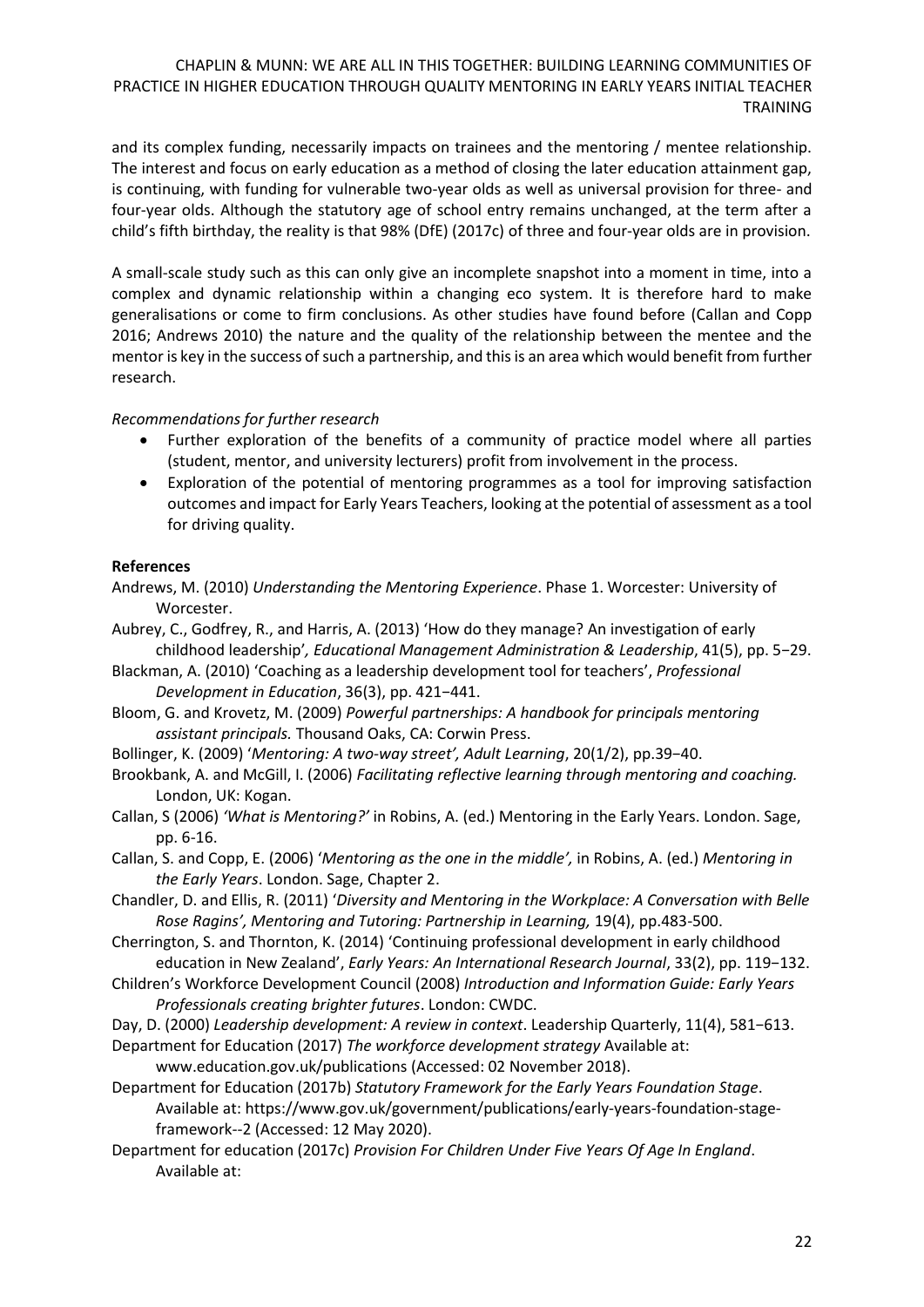[<https://assets.publishing.service.gov.uk/government/uploads/system/uploads/attachment\\_](https://protect-eu.mimecast.com/s/dAJQCjZlXTlMLpqHW4qI7?domain=assets.publishing.service.gov.uk) [data/file/622632/SFR29\\_2017\\_Text.pdf>](https://protect-eu.mimecast.com/s/dAJQCjZlXTlMLpqHW4qI7?domain=assets.publishing.service.gov.uk) [Accessed: 17 July 2020].

- Devos, A. (2010) 'New teachers, mentoring and the discursive formation of professional identity,*' Teaching and Teacher Education*, 26(5), pp. 1219-1223.
- Evans, L. (2010) 'Professionalism. Professionality and the Development of Education professionals*,' British Journal of Education Studies*, 56(1), pp. 20-38.
- Fletcher, S. (2012) *Coaching: An overview,* in Fletcher, S. & Mullen, C. (eds.) *Mentoring and coaching in education.* London, UK: Sage. pp. 24−40.
- Fowler, K. and Robins, A. (2006) 'Being reflective: Encouraging and teaching reflective practice,' in Robins, A. (ed.) *Mentoring in the Early Years*. London: Sage. pp. Chapter 3.
- Garvey, B. (2007) '*The Developments in Mentoring Research',* in Radiology Education The Scholarship of Teaching and Learning Sheffield.
- Grant, A. M. (2012) 'An integrated model of goal-focused coaching: An evidence-based framework for teaching and practice'*, International Coaching Psychology Review*, 7(2), pp. 146-165.
- Hammond, S., Powell, S. and Smith, K. (2015) 'Towards mentoring as feminist praxis in early childhood education and care in England,' *Early Years*, 35(2), pp. 139-153.
- Henshall, A., Atkins, L., Bolan, R., Harrison, J. and Munn, H. (2018) 'Certified to make a difference': the motivation and perceptions of newly qualified early years teachers in England*', Journal of Vocational Education & Training*, 70(3), pp. 417-434, DOI[: 10.1080/13636820.2018.1437063](https://doi.org/10.1080/13636820.2018.1437063)
- Hipp, K. and Huffman, J.B. (2010) *Demystifying professional learning communities: School leadership at its best.* Plymouth, UK: Rowman & Littlefield Education.
- Hobbs, M. and Stovall, R. (2015) 'Supporting Mentors of Preservice Early Childhood Education Teachers: A Literature Review', *Journal of Early Childhood Teacher Education*, 36(2), pp. 90-99,
- Jameson, J. (2008) *Leadership: Professional communities of leadership practice in post-compulsory education.* Discussions in education Series. Your: The Higher Education Academy.
- Lave, J. and Wenger, E., (1991) *Situated Learning. Legitimate Peripheral Participation.* Cambridge: Cambridge University Press.
- Lloyd, E. and Hallet, E. (2010) *'*Professionalising the Early Childhood Workforce in England: Work in progress or missed opportunity?*', Contemporary Issues in early Childhood*, 11(1), pp. 75-78.
- Meyer, J.H.F. Land, R. and Davies, P. (2006) 'Implications of threshold concepts for course design and evaluation*',* in Meyer, J.H.F. and Land, R. (eds.) *Overcoming Barriers to Student Understanding: threshold concepts and troublesome knowledge.* London and New York: Routledge.
- Moss, P. (2017) 'Power and resistance in early childhood education: from dominant discourse to democratic experiment'*, Journal of pedagogy*, 8(1), pp. 11-32.
- Murphy, C. and Butcher, J. (2015) 'It made me argue more confidently and I can stand by my words": Beginning teachers' perspectives about mentoring, goal setting, and leadership during teacher registration', *New Zealand Research in Early Childhood Education Journal*, 18, pp. 1−19.
- Noddings (2013) *Caring: A Relational Approach to Ethics and Moral Education.* Second addition updated. California: University of California press.
- Nolan, A. and Molla, T. (2017) 'Teacher confidence and professional capital', *Teaching and Teacher Education,* 62, pp. 10-18.
- Osgood, J. (2006) 'Deconstructing Professionalism in Early Childhood Education: Resisting the Regulatory Gaze'*, Contemporary Issues in Early Childhood,* 7(1), pp. 5–14.
- Patterson, S. and Thornton, K. (2014) 'Challenging New Zealand mentor practice'*, Journal of Educational Leadership, Policy and Practice,* 29(1), pp. 41−57.
- Rhodes, C. and Fletcher, S. (2013) 'Coaching and mentoring for self-efficacious leadership in schools'*, International Journal of Mentoring and Coaching*, 2(1), pp.47−63.
- Rodd, J. (2013) *Leadership in early childhood*. Crows Nest, NSW: Allen & Unwin.